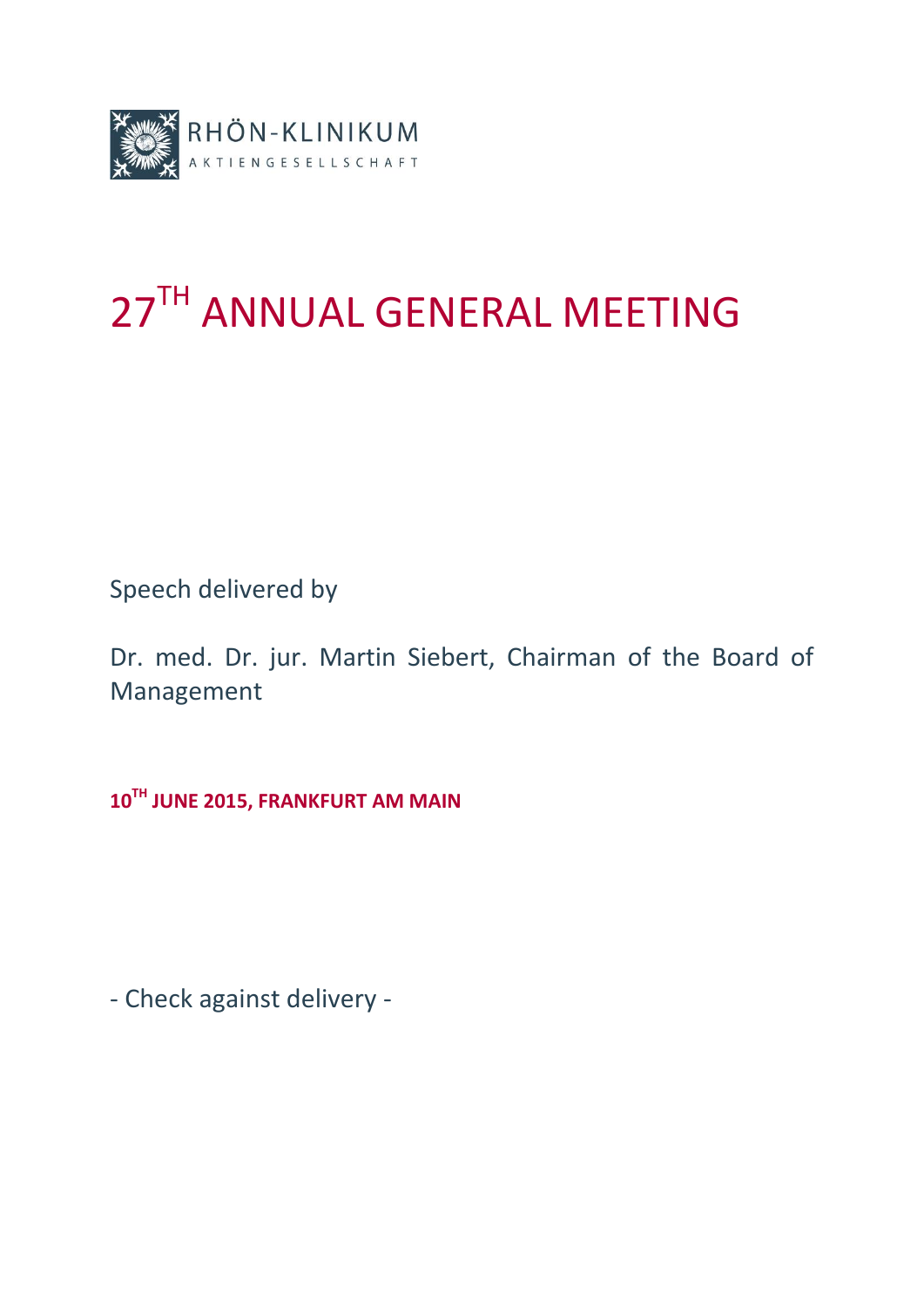# **Contents**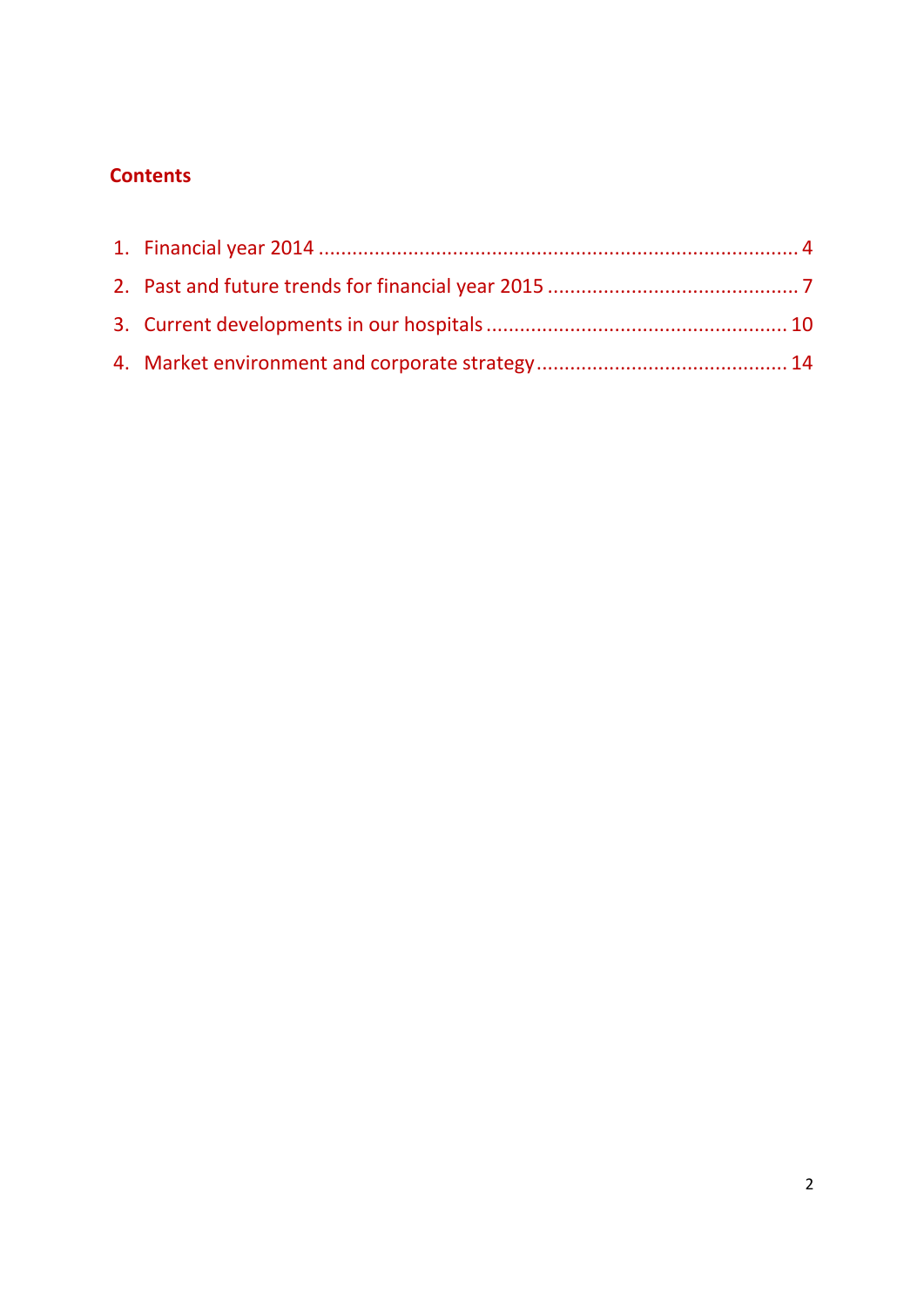Dear Shareholders and Shareholder Representatives, Dear Guests, Ladies and Gentlemen,

On behalf of the Board of Management and Supervisory Board I would like to welcome you all to the 27<sup>th</sup> Annual General Meeting of RHÖN-KLINIKUM AG here in Frankfurt today. I am pleased to be able to present to you a report which focusses on the previous financial year but also does not fail to mention our future plans and prospects.

As always it should therefore be interesting to participate in this meeting since it is *our proposals* and *your resolutions* which set the course for the future of this Company.

The sale of a total of 43 hospitals, of which I reported in detail last year already, is now completed. The unavoidable collateral events associated with this have died down and the corporate re-orientation has taken on a daily significance:

- Stronger concentration on maximum medical care in the future;
- Further development of our campus concept and putting it into practice at our sites;
- $-$  Further commitment to a cross-provider medical care network;
- $-$  Initial promising projects in the area of eHealth; and
- Significant (also financial) increase in activities promoting research, innovation, network medicine and treatment excellence.

Although we are now no longer in the public glare, our Company has not by any means arrived in the calm boring waters of unimaginative daily routine without a definite course to follow: last doubts have been eliminated by lasting facts; milestones have been defined and are being achieved; and wild speculation has given way to evaluating our opportunities and prospects based on facts. Yet it is in the nature of the beast that particularly the latter will always include a degree of (ad)venture and this is what makes our Company so attractive – and it also serves to spur us on to new pastures. It confirms our intent to continue the successfully implemented re-orientation of RHÖN-KLINIKUM AG in a consistent and purposeful manner, with a strong management team and highly motivated employees.

Less insecurity does not at all mean a loss of dynamic force. Quite the opposite: the successful corporate history will continue in the next few years with equal creativity making use of the traditional innovative strength of our Company. We have already observed several times that some people find our preference for lateral thinking difficult to follow; simple discussions and rough ideas can sometimes find their place in the media for weeks – especially if they emerge from a think-tank ennobled by the executive bodies of RHÖN-KLINIKUM AG. We can therefore be sure that our Company will remain a significant source of inspiration and a decisive motor in the German healthcare economy both now and also in the future.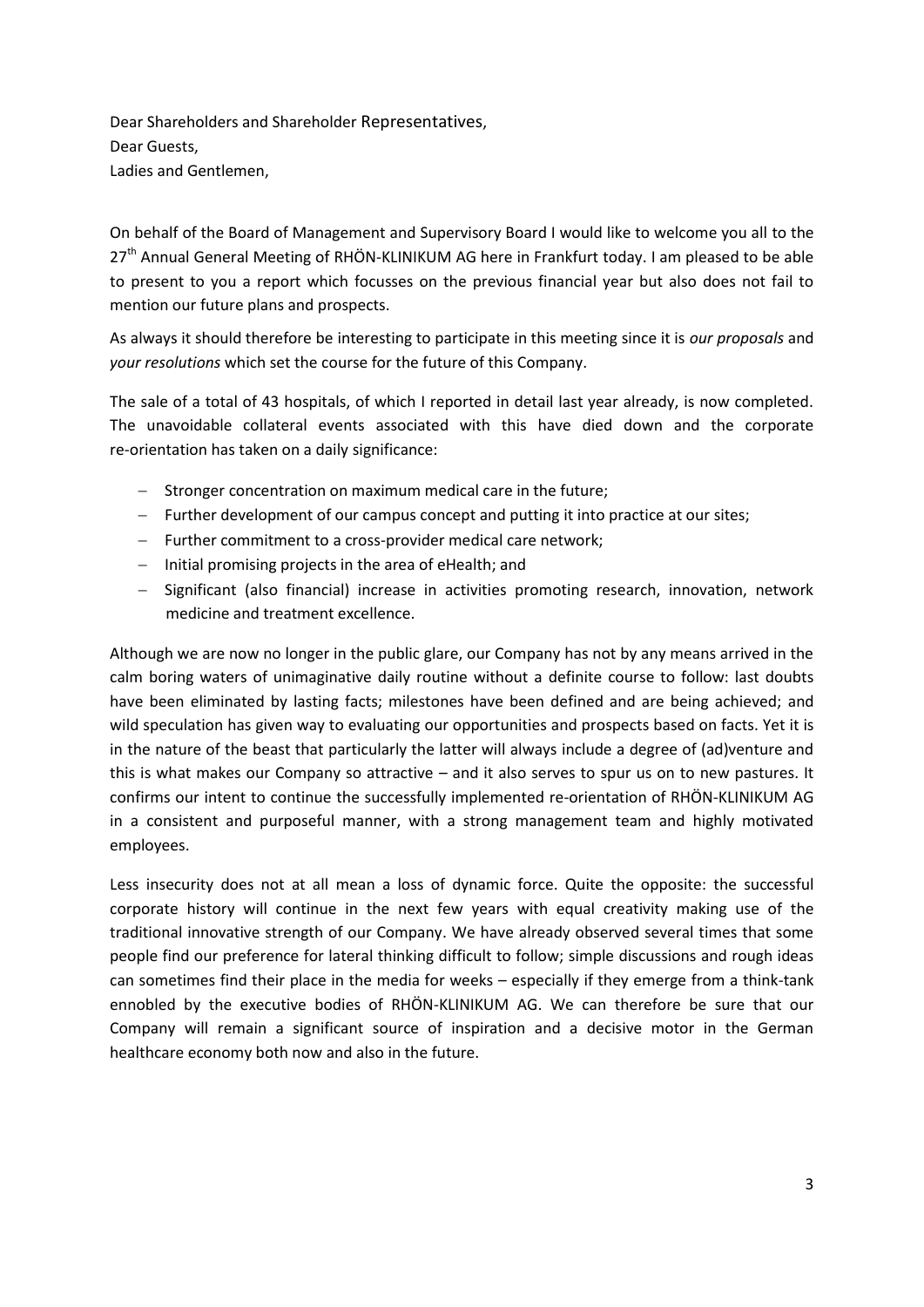Against this background please allow me therefore to provide you first with the main developments in the previous financial year:

# **1. Financial Year 2014**

Particularly the first half of Financial Year 2014 was marked by the continuing process of transformation which was considerably influenced by the sale and successive transfer of a total of 43 hospitals to their new owners. During our AGM last year we were able to explain to you the added value which this sale transaction created for all the participants; the explicit resolutions you passed then confirmed our appraisal of the situation.

Looking back from a greater distance twelve months on it can now be stated with equal fervour:

- Firstly: The hospitals which were sold have been taken over and integrated under the aegis of the new owners pursuant to the contractually agreed conditions.
- $-$  Secondly: In the autumn of 2014 our shareholders had the possibility to participate in a share repurchase scheme with subsequent capital reduction and the associated distribution of roughly € 1.65 billion.
- Thirdly: RHÖN-KLINIKUM AG has both maintained and expanded its market position as a strong healthcare provider.

The greater emphasis on innovation and treatment excellence is certainly not lip service; it provides the link between our stated claim and actual practice, our objectives and reality – namely using stateof-the-art medical technology and the latest diagnostic and therapeutic methods based on science in the treatment of our patients. We are also well aware of the overall connection that it is not only medical technology which offers successful treatment in the long-term; the best possible nursing care and personal interaction are equally important. We therefore guarantee that the corresponding medical services work together hand in hand.

Our self-image has not become elitist despite concentrating on cutting-edge medical care. We remain down to earth, characterised by the still valid motto of providing affordable high-quality medical care to our patients. We do not wish to change this principle in our corporate philosophy. A person needing help and medical care – the patient – will always remain at the centre of all our endeavours in the future and not merely the question whether he/she has statutory or private medical insurance, for example. For us ethical responsibility, patient well-being and state-of-the-art healthcare do not contradict each other; they are conditional on each other as the prerequisite and result of economically sound corporate management. With this combination we shall continue to fulfil our claim to be a major pioneer in innovative development and a decisive driving force in the healthcare economy.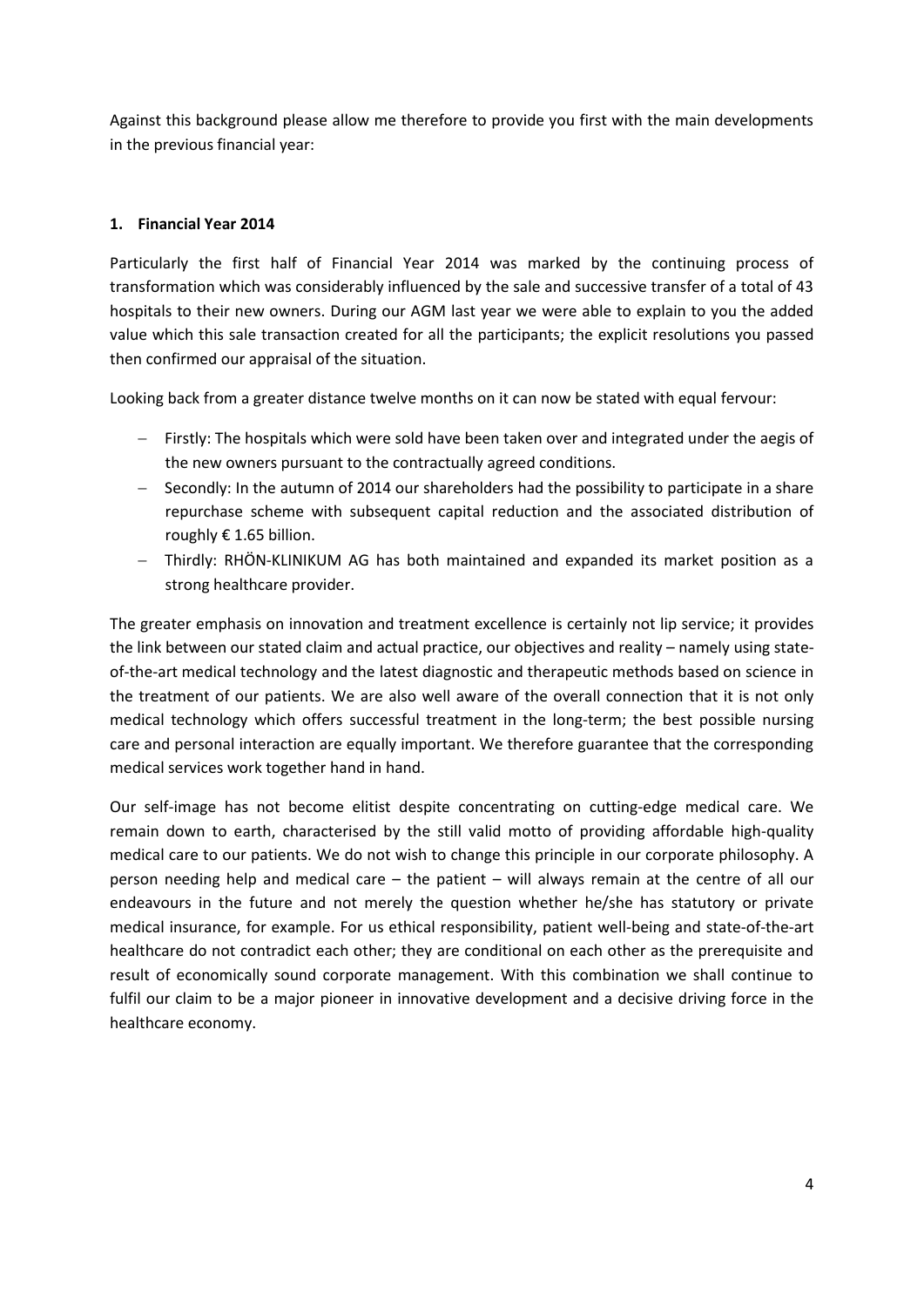This claim is also reinforced by our Medical Board which we introduced in 2014. It brings together highly qualified physicians from all our sites in close cooperation with our corporate medical division. One of the main tasks of the board is to further develop and implement the medical strategy of RHÖN-KLINIKUM AG and bring it into line with the corporate goals.

The Medical Board advises and assists the Board of Management and the management teams of our clinics with the evaluation and practical implementation of medical innovations, new therapies and the installation of complex medical technology. The assumption is that medical innovation must aim to be of specific diagnostic and therapeutic benefit to our patients.

We are fully convinced that it is crucial to include medical expertise more thoroughly and directly in the relevant processes and decisions against the background of increasingly demanding tasks and deteriorating framework conditions in our regulated market. Practical and sustainable solutions are required which both benefit patients and also contribute to a stable economic foundation for our Company. Already in the last few months the work by the Medical Board has proved to be a decisive factor accompanying and participating in our strategic re-orientation and leading to initial success.

You will also find a detailed presentation of the Medical Board, its members and objectives in our Annual Report which is available for your perusal. Please take the opportunity to obtain a wider and more detailed picture beyond my somewhat short explanations here.

# Ladies and Gentlemen,

I have already explained the practicalities of the Helios/Fresenius transaction in detail on various other occasions. Hardly a single step was passed over by the market, press, wider public, analysts and investors; it has taken an immense effort, also on the part of my colleagues on the Board of Management, to report on the project and its progress in great detail – through various corporate publications, telephone calls with investors, press conferences and also in many personal conversations.

In order to understand our financial figures it is unavoidable, however, to point out some important parameters once more. Firstly: the sale and actual transfer of the 43 hospitals did *not* take place at the same time. 38 of the facilities which were sold during the course of the transaction were initially transferred to Fresenius/Helios in February; two hospitals followed with a slight delay of a few days or weeks. Concepts were worked on during the year to secure the future of those facilities which initially remained in our portfolio for anti-trust reasons and on an interim basis.

It was only possible in the second quarter to complete the contractual transfer of ownership for HSK Wiesbaden. With a repeated attempt to convince the anti-trust authorities the hospital in Cuxhaven was transferred to Helios/Fresenius in the third quarter after the German Federal Cartel Office had declared the planned change of ownership to be unproblematic following a further review of the regional competition. In the fourth quarter the hospital in Boizenburg was acquired by the KMG clinics and the hospital in Waltershausen-Friedrichroda was taken over by the SRH clinics. The hospitals were included in the balance sheet of RHÖN-KLINIKUM AG for the respective periods during the year.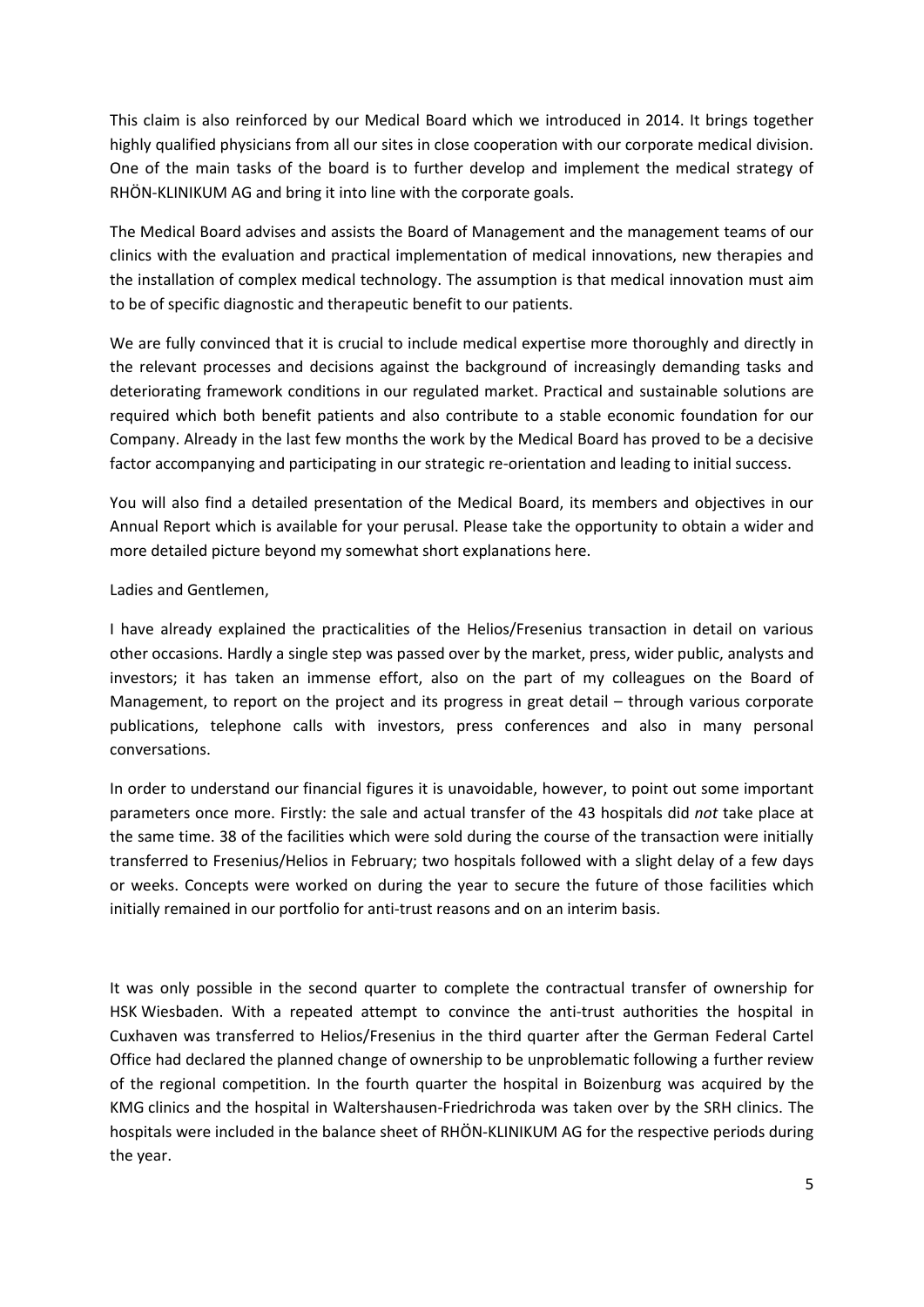Against this background the figures of the last financial year are only comparable with those of previous years to a very limited extent.

Based on the facts stated above we treated roughly 1.22 million patients in our facilities in financial year 2014. The revenues are at  $\epsilon$  1.51 billion. Earnings before interest, taxes, depreciation and amortisation (EBITDA) stand at  $\epsilon$  1.41 billion – an undoubtedly unusual revenues/earnings ratio which was nourished by the proceeds from selling the hospitals. Net consolidated profit amounts accordingly to  $\epsilon$  1.23 billion. Taking into account the extraordinary situation due to the Helios/Fresenius transaction – which brought both positive special influences as well as additional burdens – the result we achieved in financial year 2014 is more than satisfactory.

It is not only my wish to praise the corporate results here but also primarily to thank those who helped us to achieve them. On behalf of the Board of Management I am grateful to all our employees – our physicians, nursing staff, therapists, technical and administrative employees, service employees … in short: *all* the professional groups who have contributed to the success of the Company with their commitment and dedication: thank you!

#### Ladies and Gentlemen,

At the AGM last year a resolution was passed following the proposal by the Board of Management and Supervisory Board to reduce the share capital of the Company through a share repurchase scheme which was executed from  $16<sup>th</sup>$  October to  $14<sup>th</sup>$  November 2014. The shareholders had the possibility within the share buy-back to offer the shares they held to the Company in a public purchase offer outside the stock exchange. If the shareholders did not wish to participate in the share buy-back, they could sell their put options. Shareholders could also acquire additional put options. The public purchase offer price amounted to  $\epsilon$  25.18 per share.

With this instrument which was used for the first time in Germany in this way all our investors had the freedom to act as they wish and could decide whether they intended to offer their shares to the Company at the modified framework conditions or continue to invest them. This also allowed the sales proceeds to be disbursed in a manner that limits the impact on the share price, thus benefiting our shareholders. Furthermore the capital decrease associated with the buy-back also reflected the smaller structure of RHÖN-KLINIKUM AG and thus created a strong financial basis for the future development of the Company.

The offer was taken up for a total of 64,750,140 RHÖN-KLINIKUM shares which corresponds to an acceptance rate of 98.4 % and a share of approx. 46.84 % of the total share capital issued at that time. It is certainly no exaggeration if we interpret this as our shareholders expressing their trust and universal agreement with the corporate policies which we proposed.

The cancellation of the repurchased shares reduced the share capital of the Company from € 345,580,000.00 divided into 138,232,000 non-par shares – to € 183,704,650.00 divided into 73,481.860 non-par shares.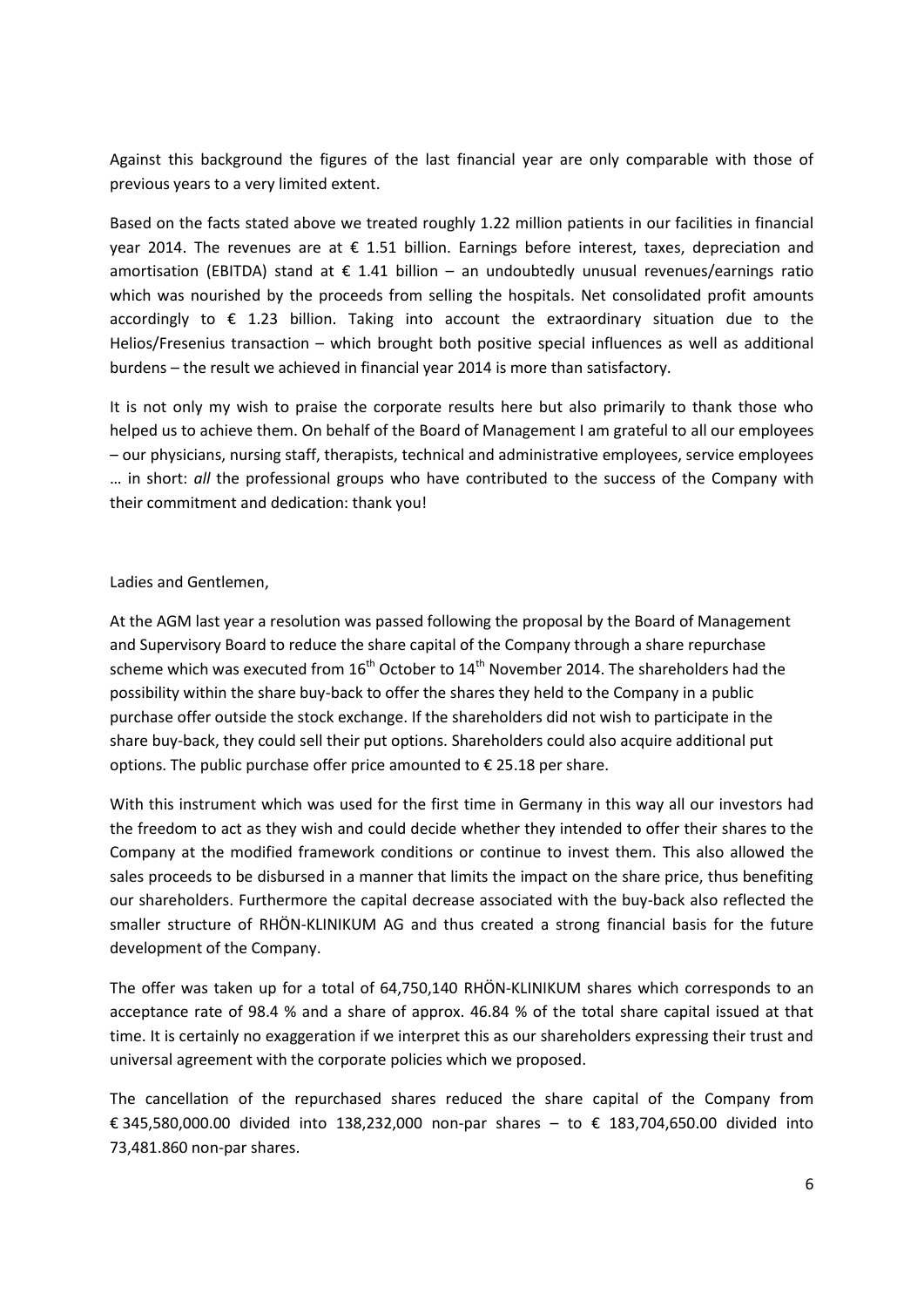Notwithstanding the individual decisions of a few shareholders the share buy-back ultimately also led to a different weighting in the interests held by our major shareholders. According to the latest reported figures B. Braun Melsungen currently holds an interest in our Company of roughly 18 %, the Münch family has roughly 11 % and Asklepios Kliniken Group with its owner Dr. Bernard grosse Broermann has roughly 15 %.

We – the Board of Management – consider the decision behind such interest percentages to hold or even increase a significant interest in RHÖN-KLINIKUM AG as clear confirmation of the corporate strategic objectives which we are pursuing. We assume that our shareholders will continue to provide constructive assistance in our future work which will be solely geared towards the benefit of the Company.

# **2. Past and future trends for financial year 2015**

Ladies and Gentlemen,

Please allow me to throw a quick glance at the past trend for financial year 2015: the initial three months of the first full year of our new corporate structure proved to be overall very sound and satisfactory.

We treated a total of exactly 191,730 patients in our ten hospitals. Revenues for the period from January to March amount to  $\epsilon$  276.1 million and earnings before interest, taxes, depreciation and amortisation (EBITDA) stand at € 49.7 million. These figures are not directly comparable with those of previous years either – due to the sale of our 43 facilities which was completed in financial year 2014.

We expect revenues of between  $\epsilon$  1.08 billion and  $\epsilon$  1.12 billion for 2015. The so-called EBITDA - i.e. earnings before interest, taxes, depreciation and amortisation – is expected to be between € 145 million and € 155 million. As in 2013 and 2014 it must be taken into consideration here that one-off effects which partially still originate from the aftermath of the completed sale transaction will continue to influence the corporate results during this financial year as well. The size of these positive and negative special influences is a low two-digit million figure; they will be priced in over the entire financial year 2015 and will generally cancel each other out.

Our increased presence in the area of maximum medical care is complemented by the fact that three specialist clinics at our campus in Bad Neustadt – namely the psychosomatic clinic, the neurological clinic and the cardio-surgical clinic - have been awarded the status of academic teaching hospitals of the Phillips University in Marburg since  $1<sup>st</sup>$  January 2015. The first medical students will already complete part of their education on the campus within the next few weeks. All our Group locations now either have university hospital status or act as academic teaching hospitals with a close link to science, research and training.

We shall also strengthen and expand this market position with targeted investments. We have therefore considerably increased the Group research and development budget for 2015. We used a structured internal selection procedure to decide on promoting a total of 61 projects with a total volume of roughly  $\epsilon$  4 million. The projects are spread over all our corporate locations and are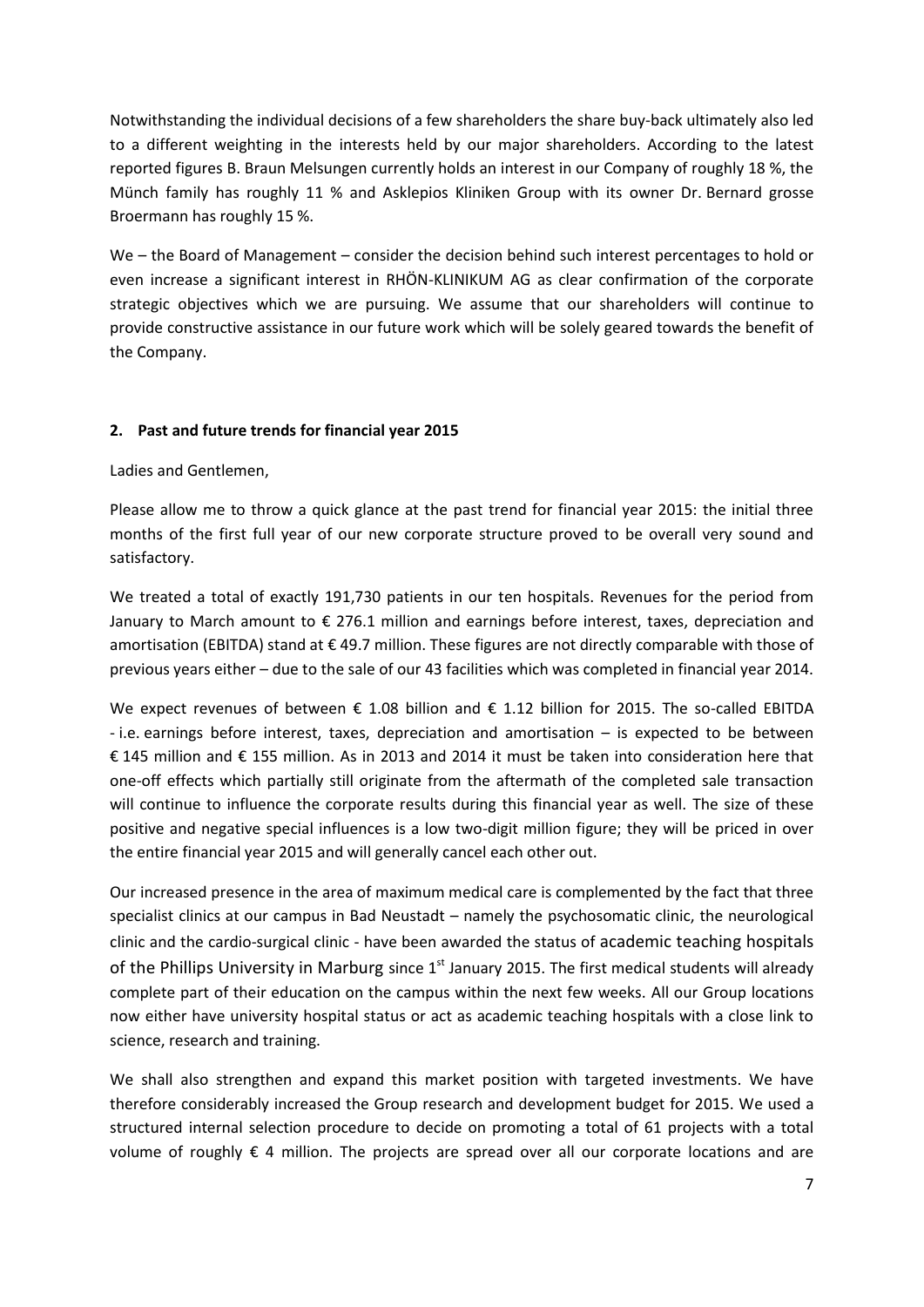focused on sustainable progress in the implementation of our strategic objectives of innovation, treatment excellence and network medicine. There are also subordinate projects on personalised medical care, initiatives in telemedicine as well as organisation and logistics, such as improving the link between inpatient treatment and follow-up care in the home.

Without wishing to bore you with too many details: What do these projects entail? – Personalised medical care deals with very individual, tailor-made therapeutic methods using state-of-the-art molecular genetics. A specific application is the exact circumstances and treatment of brain tumours, for example. Telemedicine and eHealth projects focus on implanted devices, such as pace-makers or defibrillators, which will send data on complications or particular occurrences to special centres on a continuous basis. Doctors will then be able to treat the patients accordingly before serious complications arise.

You can probably follow my gist: These specific research and development projects will also grant us additional competitive advantages in the future which in turn will have a dynamic influence on organic growth and corporate earnings in the medium term. You get the picture.

So let's get back to the immediate purpose of today's AGM. How can we continue to improve our Company with your support and ensure the success of your personal investment as a shareholder?

Another share repurchase scheme is being contemplated. In the next few weeks the Board of Management will take a close look at the idea of using the remaining current financial year to carry out another share repurchase scheme with a volume of roughly 10 % of the current share capital. You had already given the corresponding authorisation to the Board of Management during last year's AGM. The Board of Management and newly elected Supervisory Board will decide on the actual method, precise time period and the economic parameters of the repurchase in due course. Naturally you will be kept informed about this matter.

Furthermore the Board of Management and Supervisory Board have resolved to propose to you today the distribution of a dividend in the amount of € 0.80 per share. To refresh your memory: the dividend amounted to  $\epsilon$  0.25 per share last year. With the combination of these measures - share buy-back and dividend – we wish our shareholders to participate in the profits from the Helios/Fresenius transaction again as they are shown in the balance sheet for 2014.

The proposal to distribute the balance sheet profit to our shareholders in the form of a dividend in the amount of € 0.80 per non-par share certainly represents an ambitious distribution ratio in comparison with other MDAX companies. We also wish the shareholders to be able to participate extensively in subsequent years in the future success of the Company. RHÖN-KLINIMUM AG can therefore be recommended to many investors as a share with an attractive dividend which may be interesting in view of the currently exceptionally low interest rates. In any case we would be pleased if you remained our shareholders following an objective appraisal with a wide range of facts which will no doubt result in convincing justification.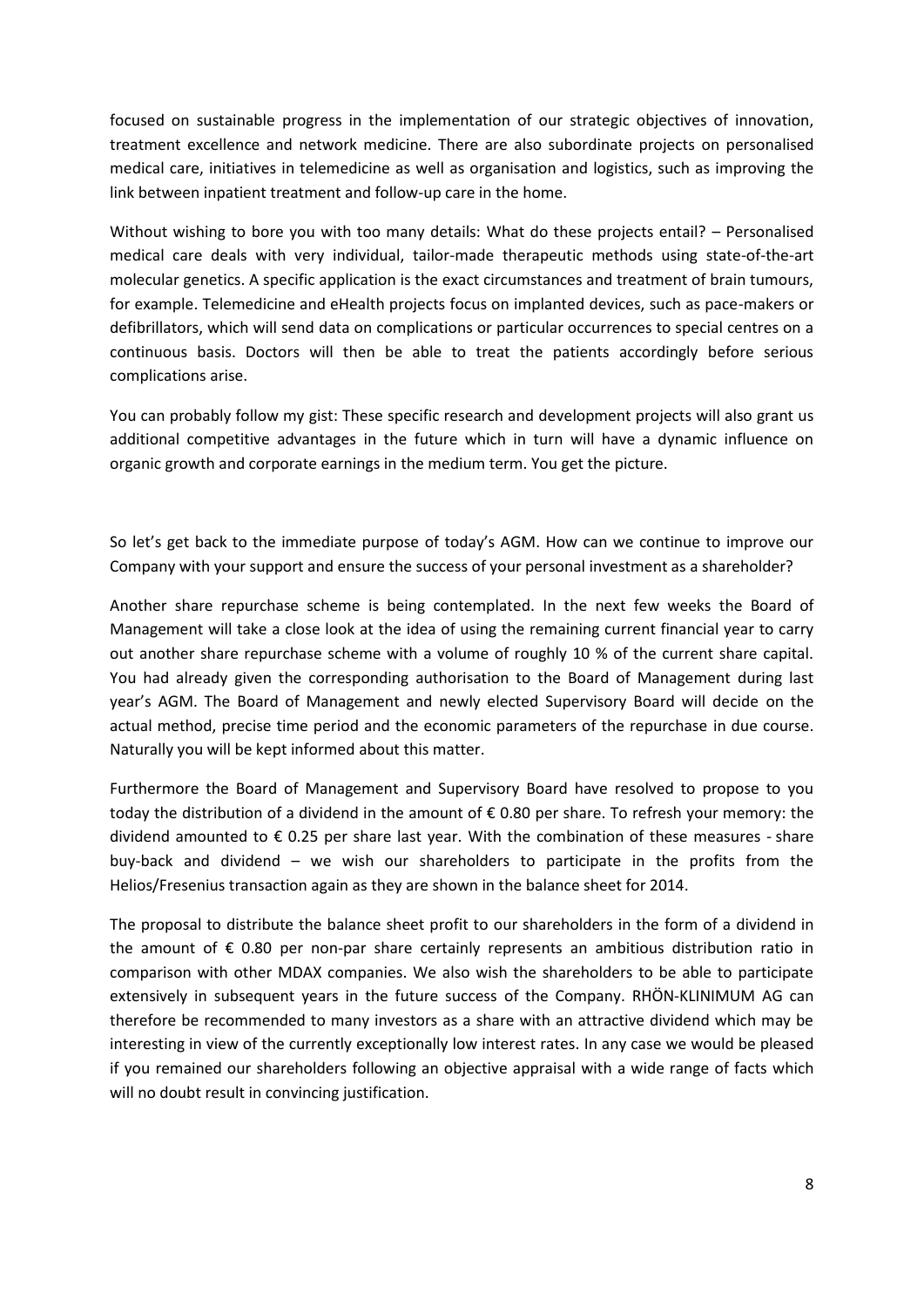Ladies and Gentlemen,

You could see from the invitation to the AGM that the period of office of the current Supervisory Board ends with today's AGM. Based on the valid modification of the articles of association on the future composition of the executive body the Supervisory Board shall only consist of 16 members instead of hitherto 20. The 8 members of the Supervisory Board who are appointed by the shareholders will be elected by the AGM today.

In its meeting on  $16<sup>th</sup>$  April 2015 the Supervisory Board of RHÖN-KLINIKIM AG unanimously - i.e. without abstentions and votes against – confirmed the proposals for the members of the Supervisory Board to be elected today whereby it followed the recommendations of the Nomination Committee.

The Supervisory Board members had previously obtained extensive information with respect to impartiality, qualifications and suitability of the candidates in question. The Supervisory Board paid particular attention to the high demands for impartiality of the candidates and avoiding any existing or future conflicts of interest in accordance with the Corporate Governance Code. Attention was also paid to the fact that the share of 30 % of women at management level which only becomes compulsory from  $1<sup>st</sup>$  January 2016 is also taken into consideration in the new election of the Supervisory Board even although the candidates were selected solely on the basis of their experience and expertise.

Also on behalf of my colleagues in the Board of Management I would like to take this opportunity to thank the Chairman of our Supervisory Board, Mr. Eugen Münch, and all the members of the executive body for their cooperation during their now ending term of office, which cooperation was always constructive, usually thought-provoking and never boring and always geared to the best interests of the Company.

#### **3. Current developments in our hospitals**

Before you come to casting your vote for the items on the agenda, please allow me a short opportunity to describe the important developments in our hospitals. We did not fail in 2014 to push forwards with the further development of our hospitals by means of considerable investments in construction and medical quality.

 $-$  I already informed you last year about the current status of the plans with respect to rebuilding our **Campus** in **Bad Neustadt** in order to replace our old buildings which generally originate from the 1970s.

The building work has in particular already commenced for the new psychosomatic clinic following completion of the required permit application and the preparatory measures for construction. We are planning the first cut of the spade for this autumn on the already cleared site for the centre of our campus hospital which will provide a new home for the somatic disciplines, such as the cardiovascular clinic, for example. The entire hospital site will experience a complete transformation in its buildings and structure by 2018. The project claims to set new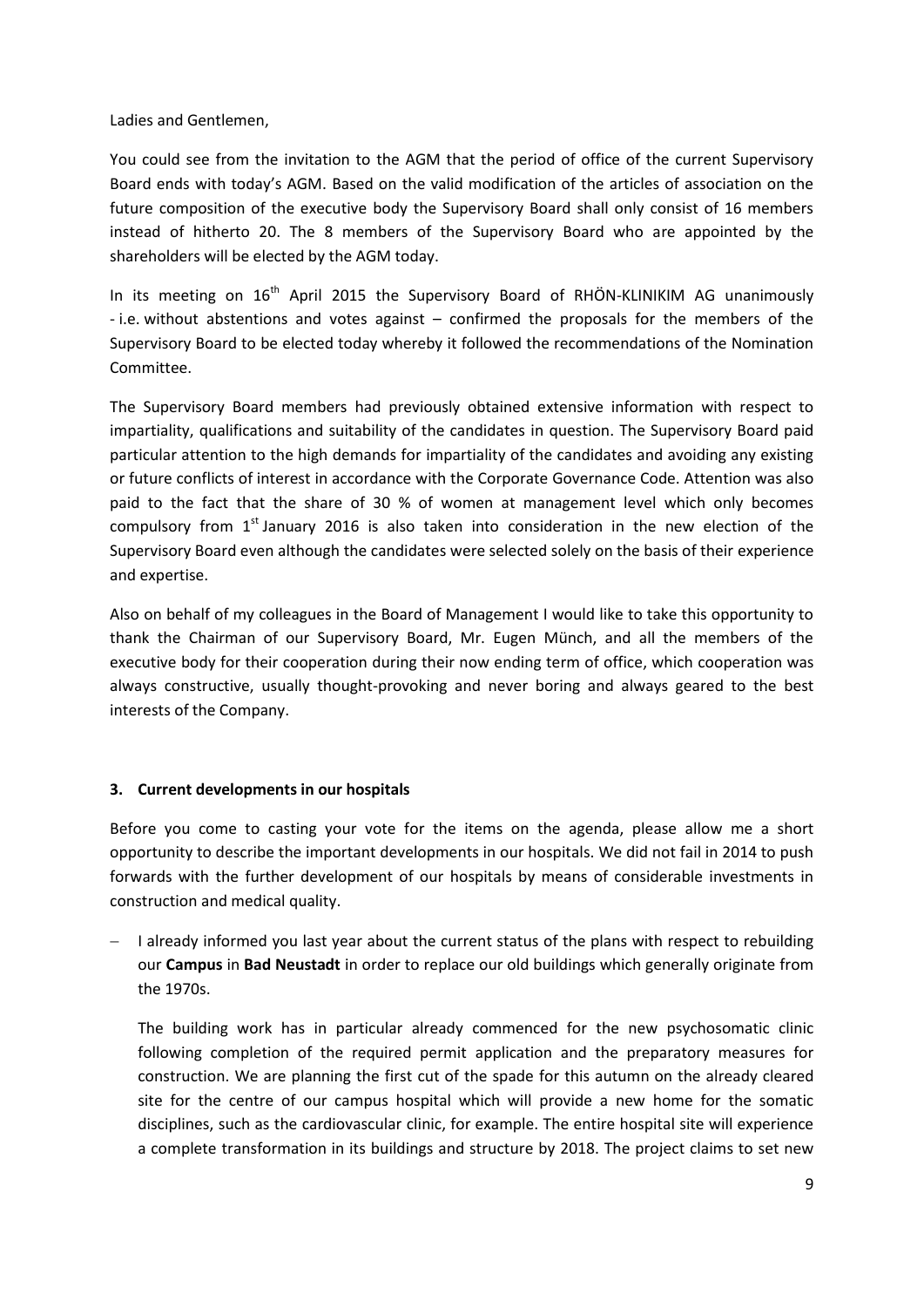game-changing standards in the areas of patient care, medical equipment, the link between inpatient and outpatient care and hospital architecture.

A majority of the existing clinics and departments will be combined under one roof in order to enable a stronger functional and organisational link between the areas of treatment. The connected building complex will further shorten the paths from one specialist to another and make the sectorial borders between outpatient, inpatient and follow-up services which are frequently defended on a rather formal basis more transparent. The objective is to use architecture and logistics to provide a tighter chain of treatment for patient care.

The areas of prevention and outpatient and inpatient acute and rehab care as well as a variety of related healthcare services will complement each other in modules.

We shall invest a total of roughly  $\epsilon$  170 million in the new central building which will accommodate roughly 900 beds alone. At today's estimates roughly 2,500 employees will then treat almost 50,000 patients each year, including some 28,000 inpatients, in one of Europe's newest healthcare facilities. We expect our building project to generate a large increase in demand in the area of outpatient care; the high-performance inpatient treatment could then contrast with 300,000 to 400,000 outpatients on the campus in the medium term. This corresponds to a ratio between outpatient and inpatient services of roughly 10:1 – even taking an increase in inpatient services into account. The assumed average ratio in Germany of 35:1 is much worse which means that the campus in Bad Neustadt will specifically work towards giving patients suitable medical care in all sectors at a level which is geared towards their individual needs.

However, the new campus concept of RHÖN-KLINIKUM AG, which is being implemented in Bad Neustadt for the first time, will stand for more than just an architectural solution; it reflects the idea of optimised therapeutic methods and logistics in a network of hospitals providing maximum and intermediate medical care. This idea is also expressed in the fact that all the clinics now appear with a common logo and slogan of "Medical Excellence by Tradition". The uniform corporate design allows the positive aspects to be perceived even clearer in the future: trans-regional attractiveness, breadth of medical excellence and economic success of all the facilities on the campus in Bad Neustadt.

This medical excellence is already shown by, among other things, the two new high-end computer tomography machines which have been in use since December of last year. The new "Revolution" CT scanner combines all the leading technological ideas of computer tomography in one machine. The cardiovascular hospital was the first in Germany and the fourth in Europe to avail itself of such diagnostic possibilities which were considerably further developed than before. Thanks to the innovative technical equipment complicated anatomic structures – such as the beating heart, for example – can be scanned and analysed in one single examination. Greatly improved diagnostic and therapeutic quality can easily be achieved here as well as increased patient comfort.

 A new radiopharmaceutical centre was established during the previous financial year at our hospital in **Bad Berka** which enjoys a high reputation beyond its regional boundaries.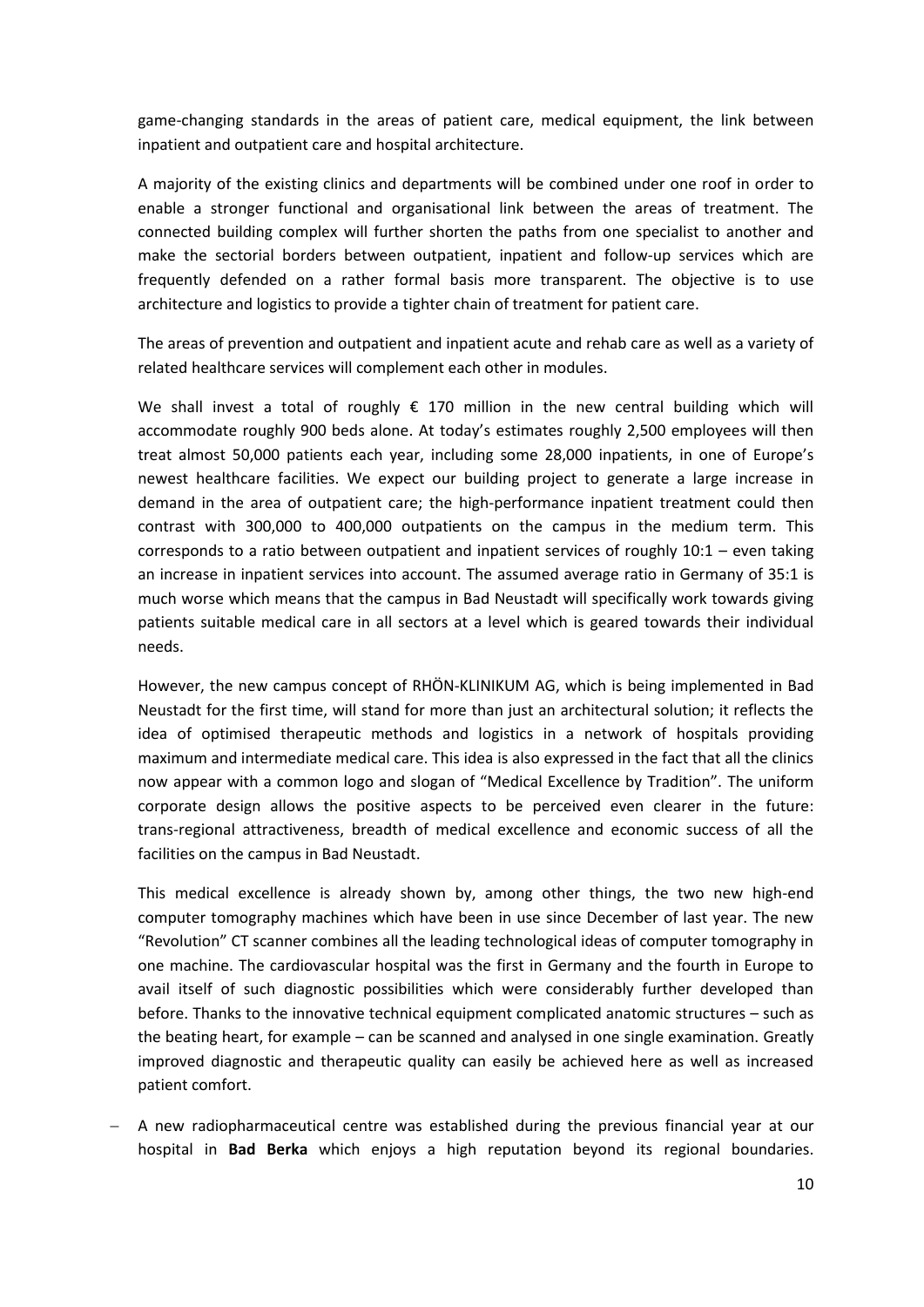Furthermore the existing lung cancer centre was certified as the first such facility in central Thuringia and – as in previous years already – the hospital in Bad Berka was again included in the FOCUS list of best clinics in Germany. Nor should it be forgotten – and maybe you heard about it from the media: the hospital belongs to the best of its kind in the subject of hygiene. As the first clinic in the federal state of Thuringia it was awarded the "Clean Hands" certificate in gold.

 A new vascular centre was established last year at our hospital in **Frankfurt/Oder**. A state-of-theart positron emission tomography machine was also taken into service. This scanner shows the metabolism of tumour cells so that tumours or metastases can be diagnosed at a much earlier stage than with conventional CT or MRT scans.

The management team and the Board of Management have also decided in consultation with our executive bodies to modernise the buildings progressively at our location in Frankfurt/Oder in the next few years in accordance with the standards and guidelines of our **campus** concept, thereby further improving the competitiveness and the already high medical and nursing standards. The implementation of the overall concept for the future direction of the hospital will be commenced this year. The building work will last five years.

Last year the hospital also obtained a permit from the Deutsche Gesetzliche Unfallversicherung (DGUV - German Social Accident Insurance) for the treatment of very serious injuries following work-related accidents. The procedures for very serious injuries (Schwerstverletzungsartenverfahren – SAV) guarantee high quality and ensure that after a work-related or commuting accident people are directly admitted to hospitals which offer fast and comprehensive acute treatment consisting of full-service diagnostic and therapy measures which can be applied without having to transfer the patient. There are only 85 of the over 2,000 hospitals in Germany which have this permit; that is a mere 5 % of all hospitals.

 I dare to assume that you are well informed about our **university hospital in Giessen and Marburg** (UKGM) thanks to the large number of media reports and comments which appear again and again. Unfortunately they do not always contain the correct information! Time and time again we have suffered the experience that some reports tend to contain prejudgments, include political campaigns, follow isolated individual interests and are generally against privatisation. I would like to resist the temptation to abuse this AGM for an extensive right of reply, but please at least accept that critical journalism, as much as we respect it, always demands a critical reader. Many of the reports leave out the proper facts and this despite the fact that we have been using the UKGM website for a considerable time already for transparent, factual and detailed publication of all the important data and information.

We are therefore left with no other option than to continue to further develop the hospitals in Giessen and Marburg as a network of two strong, even if very different, university hospitals. We are always prepared to analyse any *reasonable* proposals even if they do not generally tend to come from the majority of the self-appointed advisors. We shall continue to pursue our objectives of consolidating the hospitals with the required measures which are appropriate in the individual case as well as continually improving medical performance and economic efficiency. That always requires two things hand in hand: patience *and* keenness, speed *and* endurance,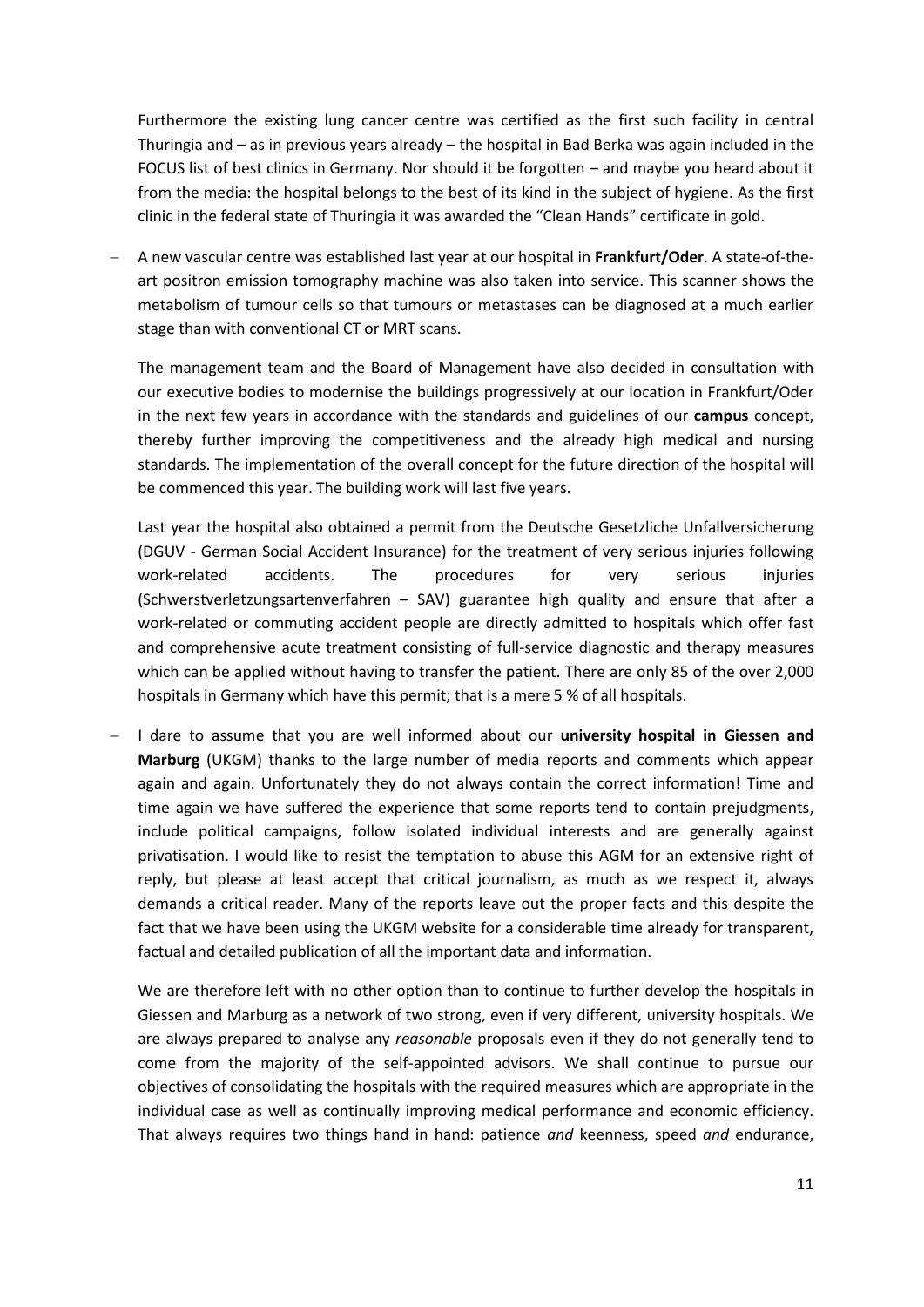optimism *and* pragmatism. The Board of Management can already detect further achievements in the future.

So I am a firm believer that in view of the complicated framework conditions and strong resistance our management colleagues have earned our respect merely because they usually only reap ingratitude.

The existence of this network of two highly performing university hospitals does not mean a one-size-fits-all approach. The regional, medical and structural environments all have their own particularities. Together with the employees and commercial partners the management team and the Board of Management are therefore faced with the challenge to produce a long-term strategic development plan for each location.

There has been good progress in the last twelve months with realising the particle therapy facility at the Marburg Ion Beam Therapy Centre (MIT). Following complicated negotiations agreements could be signed in September 2014 with all the major parties involved in the project (the Federal State of Hesse, Siemens AG, the university and university hospital in Heidelberg, Phillips University in Marburg, the university hospitals in Giessen and Marburg and RHÖN-KLINIKUM AG).

In future the particle therapy facility will be run by the "Marburger Ionenstrahl-Therapie-Betriebsgesellschaft" (Marburg ion beam therapy operating company). The university hospital in Heidelberg is considerably involved in the project as well as RHÖN-KLINIKUM AG which holds an interest of 24.9 % in the company. The preparatory work has now begun to take the facility into service. We assume that the first patients can be treated at this world-class facility towards the end of the current financial year. The particle therapy centre is a technical and medical milestone for UKGM and Marburg.

There have also been other developments worthy of mention at both locations, of which I would like to state just a few:

- o In 2014 self-dissolving stents of the latest generation were used at the university hospital in **Giessen** for the first time in Europe. A so-called "interdisciplinary surgery holding ward" (ICH) was established for patients in various disciplines. This ward will speed up processes for patients who are to have an operation on the day of admission;
- o In 2014 the 75th lung transplantation was carried out in Giessen and a university Shunt Centre was also opened;
- o The helicopter "Christoph Giessen" was granted a base at the university hospital in Giessen; it guarantees air rescue services for the entire region of central Hesse;
- $\circ$  Construction was commenced on the new building for the adult psychiatry clinic;
- $\circ$  The bicentenary celebration of the gynaecological clinic emphasized both longstanding tradition and modern medical competence.
- o Last financial year the university hospital in **Marburg** became the first university hospital of its type to be awarded a certificate for hygiene in Germany;
- o The new "centre for undetected and rare diseases", the head of which is known as "Dr. House" in the style of a popular TV series, caused excitement in the national and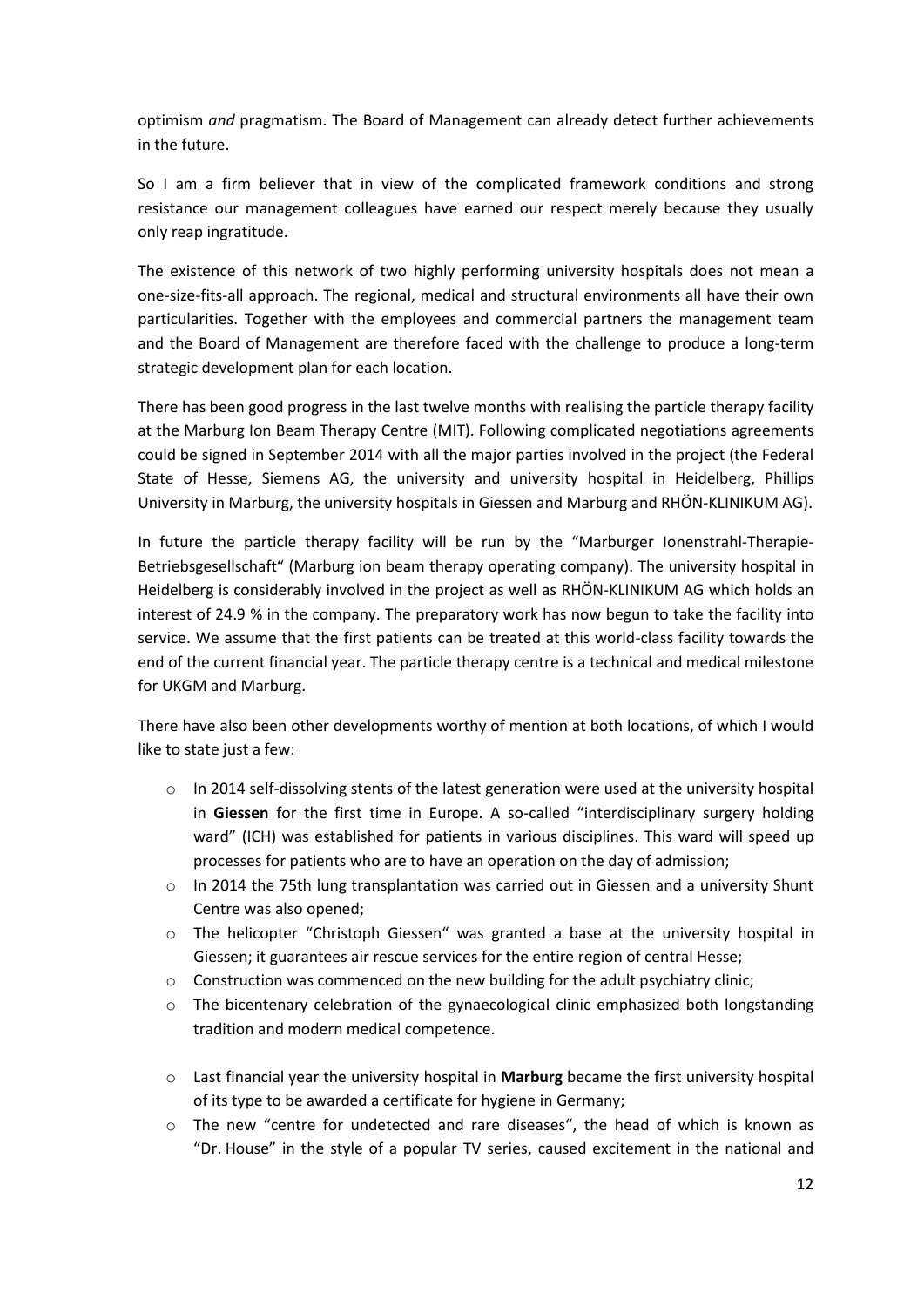international media. This facility stands for unique competence in rare diseases and represents real hope for many people following a long fruitless journey in search of a diagnosis;

- o Another acute paediatric/juvenile psychiatric ward was opened;
- $\circ$  Medical services at the Marburg site were supplemented with a new 10-bed palliative ward;
- $\circ$  The German government sought the services of the well-known virological competence centre under the management of Prof. Dr. Becker during the Ebola epidemic.

### Ladies and Gentlemen,

The activities and investments at all our locations emphasise our focus on being a healthcare company providing maximum medical care.

At first glance it might not fit the bill that we are currently pushing forwards with the legal and structural integration in our RHÖN-KLINIKUM campus of the municipal hospital in Bad Neustadt – a hospital providing basic and standard medical care. But this will augment our specialist facilities at the campus – extending our already existing maximum medical care. We wish to strengthen the medical excellence of the location not only vertically but also horizontally. It makes sense since we will acquire additional medical indications which broaden the range of services and endorse the creation of the campus concept with its full-service medical care. It also takes the regional circumstances into consideration.

However, a final decision by the local council for the region of Rhön-Grabfeld is still outstanding.

#### **4. Market environment and corporate strategy**

#### Ladies and Gentlemen,

I presume that I am not telling you anything new when I say that the market environment in which we move is facing huge challenges and great upheaval merely due to demographic developments. Please allow me to outline just a few thoughts about how we shall also be successful in such a difficult environment in the future.

The Chairman of our Supervisory Board, Eugen Münch, shall also explain some aspects in his speech. I shall therefore take the opportunity to whet your appetite without wishing to spoil his explanations.

For decades RHÖN-KLINIKUM AG has stood for innovation and as a dynamic force in our industry. The framework conditions in our Company must allow and encourage innovation so that we can also do justice to this self-given role in the future. We rely here internally on interdisciplinary cooperation between hospitals and departments which crosses locations and levels of hierarchy as well as inpatient and outpatient boundaries. We also rely on cooperation with external research and development partners. Self-critical reflection and constant innovation are essential for effective medical care in the future. We trust in the innovative potential of our hospitals – particularly at the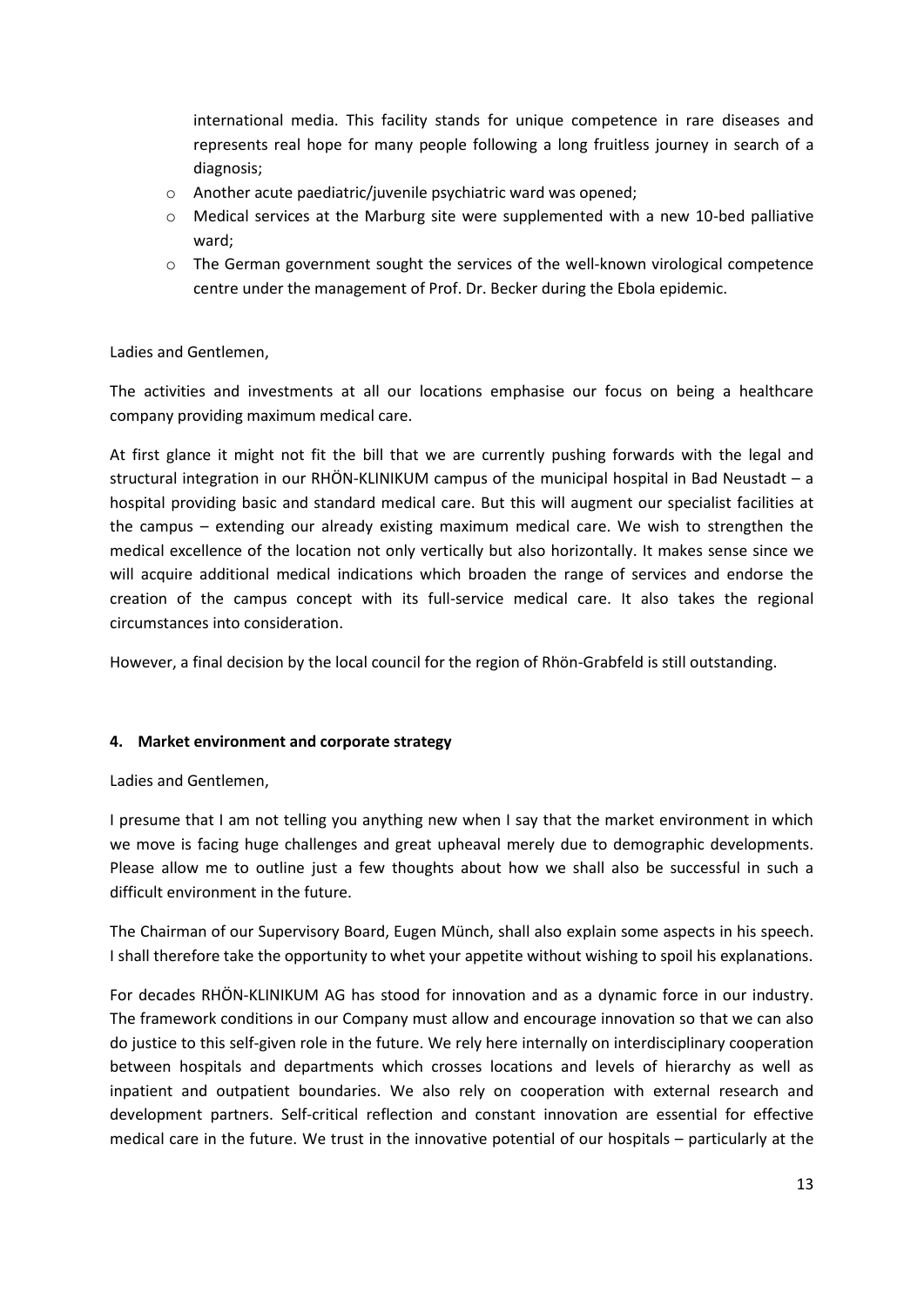university hospitals in Giessen and Marburg which are a leading force in Germany in their research activities.

We expect the demand for hospital services to continue to increase in coming years due to demographic changes in the population. However, the growing demand goes hand-in-hand with a decreasing number of people paying into the health insurance schemes. This leads to huge financial pressure in the healthcare system, particularly in the hospital sector. Current studies show that roughly half of all hospitals run at a deficit – irrespective of their owner. There are many voices saying that there will be a painful consolidation process in the next few years which will particularly hit smaller facilities in rural areas.

The fees for additional hospital services are hardly ever sufficient; statutory provisions mean that large price discounts must be accepted for additional services – whether they are agreed or not. In the next three years hospitals must also accept a so-called discount of 25 % for additional services even for the services agreed with the health insurance schemes. At the same time costs continue to increase for highly qualified specialist staff, for example, who is also increasingly difficult to come by. Material costs are on the increase too, and all these higher costs have no equivalent compensation on the earnings side.

Just today or in the coming week, at the latest, the federal cabinet is to pass the highly controversial ministerial draft to reform the law on hospital structures. We believe that it does not at all take account of the core requirements for efficient medical treatment in hospitals with adequate staffing levels and equipment. The German Hospital Federation and the German Association of Private Hospitals also reject the ministerial draft for the same reason and have expressed this to politicians in detailed statements.

The intended legislation does not take account of the requirements for investment, staffing levels, sufficient finances for emergency medical care or the growing demands on services and quality. Quite the opposite: the hospitals are encumbered with even more unreasonable burdens – such as lower surcharges for treatment and exaggerated price discounts.

It can be assumed that smaller inefficient hospitals will gradually disappear from the market and this process may accelerate as the situation deteriorates. Since many market-players are aware of this danger, the trend is moving towards increasing specialisation. Ultimately only those facilities will be able survive in the long-term and remain independent on the market if they are in a position to offer a range of services at a higher level than average as well as to improve quality for patients and maintain economically sound structures.

Our strategic principle to concentrate our services on maximum and cutting-edge medical care unequivocally requires specialisation. The concentration on our "core business" is not our invention, however; it follows strategic plans which are the basis for success in many different industries.

Yet a distinctive position on the market is not enough in itself: we must continue to do our daily homework. We must raise efficiency levels without reducing the quality of treatment. We must not fail to make necessary investments applying them more specifically and geared towards results. It is a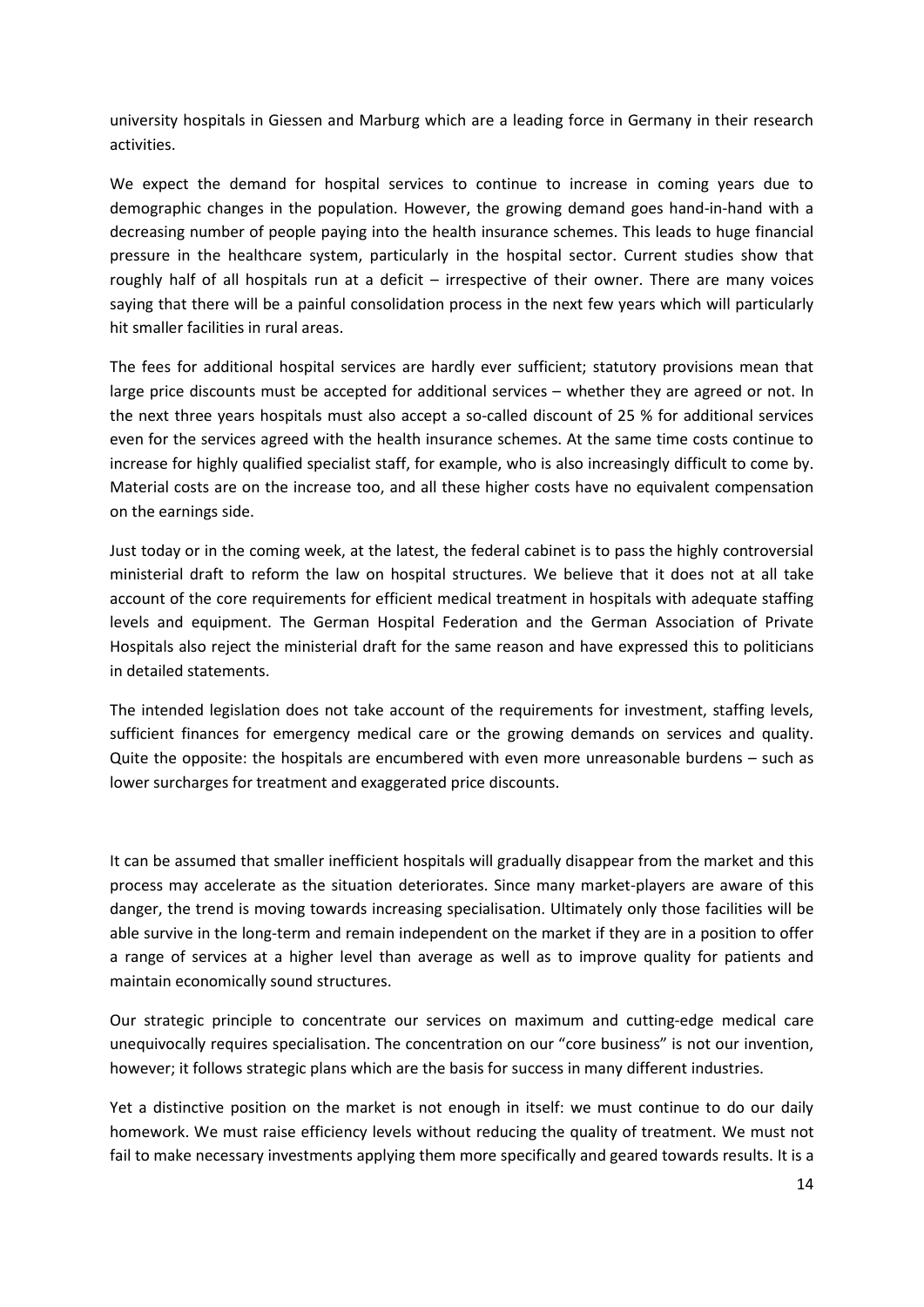cliché in business mathematics but it does not harm to repeat it in times of stiff competition: we cannot guarantee successful medical treatment if we do not have satisfactory business figures. It is generally only economic success which creates the basis for secure employment.

Should the next hospital reform indeed foresee fees for medical services based on quality, our hospitals will benefit with their already high level of treatment quality. We consider ourselves to be well-equipped.

We also place special emphasis on improved management of patients in our forward-looking projects. We therefore continue to develop diagnostic and therapeutic procedures in our hospitals with the aim to optimise patient care; the facilities are thus fully up-to-date with the latest medical and technological developments.

The web-based electronic patient file, WebEPA-*plus* for short, which we have developed and which is already being used at some locations plays an important role in providing smooth interdisciplinary communication between hospitals. It is called WebEPA-*plus* since it represents a new generation of our WebEPA which has already been in use. Its possibilities for application are more varied and broader than those of its predecessors.

WebEPA-plus includes everything which is also in the patient's traditional paper file: results of examinations, x-rays, lab results, previous therapy, blood group or chronic diseases. In contrast to its physical equivalent, however, WebEPA-*plus* does not only collect the information of one "service provider". Instead it accompanies the patient through all stages of his/her treatment. Duplicate examinations, such as x-rays, for example, can therefore be avoided as well as duplicate prescriptions or even reactions between new and already prescribed medication. Furthermore all the physicians in the chain of treatment can obtain information on special risks and intolerances from one single source.

Our campus concept is also yet another example of keeping up with the times, demonstrating innovative prowess and improved efficiency. I have already mentioned a number of aspects. Yet the project also claims to serve as a blueprint for other hospital locations. We expect that it will turn into a big export product for our Company in the medium term because the concept could be an example for healthcare particularly in rural areas of Germany. It certainly has an effect on the future of our business model which has greatly remained unchanged since the past and which lives on taking over and integrating suitable hospitals.

The idea associated with the campus concept of channelling medical services with logistics therefore constitutes a model for the future. It corresponds to the claim of age-based patient care across regions and offers ambitious hospital architecture with optimised medical and nursing organisation and logistics. The campus concept is to become the central model of care for RHÖN-KLINIKUM AG in the medium term with a close link between the outpatient and inpatient sectors and in close cooperation with all service providers and practice physicians in the respective area.

Further expansion of the network medicine concept will also play a decisive role in further increasing our efficiency and optimising patient care. "Wir für Gesundheit" (we stand for health) is a cross-provider network partnership offering all insured patients additional outpatient and inpatient